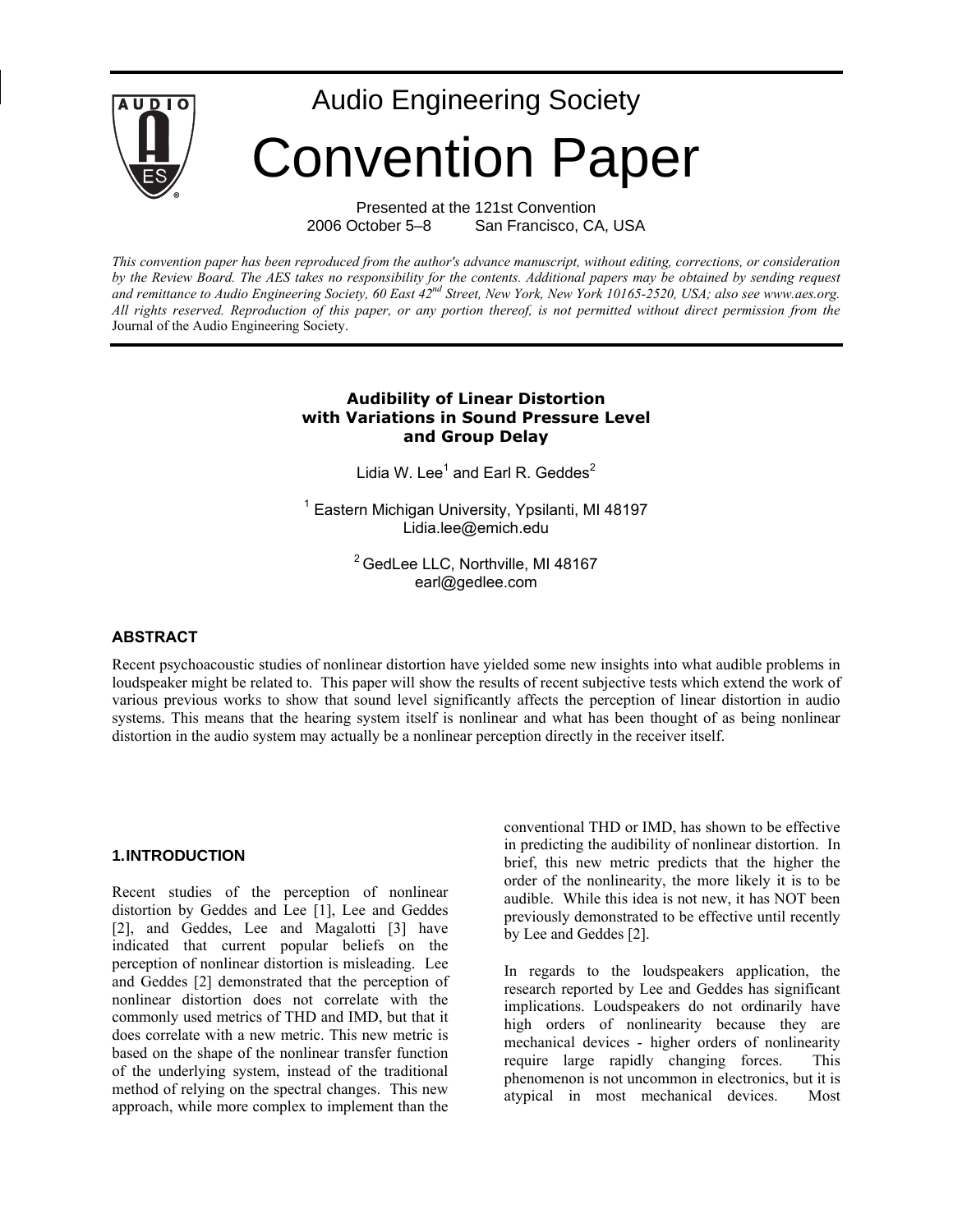**Lee and Geddes Audibility of Distortion>** 

loudspeakers are high in second and third order nonlinearities, which, for the most part, were found to be benign. However, orders above these will be uncommon in a properly designed mechanical system like a loudspeaker. Adding to this situation are the results from [3] where it was found that even very high levels of nonlinear distortion in a compression driver (as measured by THD) were completely inaudible to the subjects; a result which was not at all intuitive nor expected.

Contrary to the above situation is that there is little doubt that compression drivers on horns exhibit a sound characteristic that is usually described as nonlinear distortion. The sound quality decreases as the sound level increases indicating some form of nonlinearity. This is normally attributed to the known nonlinear nature of sound within a horn. However, once again recent work [1, 2] calls this assumption into question. A horn will seldom exhibit anything above  $a^2$ <sup>nd</sup> order nonlinearity, although this order can migrate upward to higher orders in a long horn, although this later situation is not usually found in practice.

Recent investigations into a different type of waveguide design by Geddes [4] and subsequent subjective testing has indicated that there might be an alternative explanation as to why this particular system (the horn/driver system) could exhibit the known subjective effect of lower sound quality at higher levels while being consistent with the recent work indicating that it is not nonlinear distortion that one is hearing.

By minimizing internal reflections and diffraction within the horn/waveguide, it was found that the typical horn sound quality was no longer apparent and that these devices did not exhibit an increasing loss of quality with sound level. It is important to note that these effects (reflections and diffraction) are linear phenomena, not non-linear ones. The question now is: what is the mechanism that could cause the commonly observed results for these devices at higher levels and yet be consistent with the recent test results on nonlinear distortion.

Several reports by Toole et. al. [5, 6] have indicated that listeners could perceive lower amounts of added linear distortion if this distortion were delayed in time. More recently Moore [7] has described how group delay could be audible (although he concludes

that group delay would not typically be audible in setups such as the one used in his study) and, most importantly, that the audibility of group delay is dependent on the absolute playback level. This last piece of information is of paramount importance to this study, although it is only casually observed in Moore's work.

A reasonable hypothesis to this situation might be that it is in fact the perception of the sound distortions – the linear ones - and more specifically the group delay of the reflections and diffraction, that is actually nonlinear. If this is true, then the system itself – the loudspeaker in this specific example – need not be nonlinear at all in order for its sound quality to worsen at higher playback levels or on higher level passages of music.

This hypothesis has profound implications which warrant a further investigation into its validity. This report is a first step in this direction - a fundamental study into the perception of diffraction/reflection types of linear distortion as a function of three variables, the level of the distortion, the delay of the distortion and the absolute playback level of the sound.

# **2.METHOD**

A short musical passage was recorded directly from the original compact disc as a wave file, referred to here on as the source. The material chosen was a 10 second excerpt from Crossroad by Tracy Chapman. Seventy-two different stimuli were then digitally simulated from the reference source using MathCad to represent an array of distortions. These seventytwo stimuli are composed from three independent variables, namely the linear distortion level, the delay time and the absolute playback level. Different step sizes were used in each independent variable to examine the main effects and interactions.

First, the linear distortions were generated by utilizing a high-pass filter with a cutoff frequency at 2kHz, and added back into the reference to yield shelving levels at 2, 4 and 6 dB. A spectral example of the 4 dB filter is shown in Fig. (1). Second, there were six delay times varying from  $0$ -1ms  $(0, 0.2, 0.4, 0.6, 0.5)$  $.8 \& 1.0$ ). An example of the filter for a 4 dB shelf with a .4 ms. delay is shown in Fig. (2). Lastly, there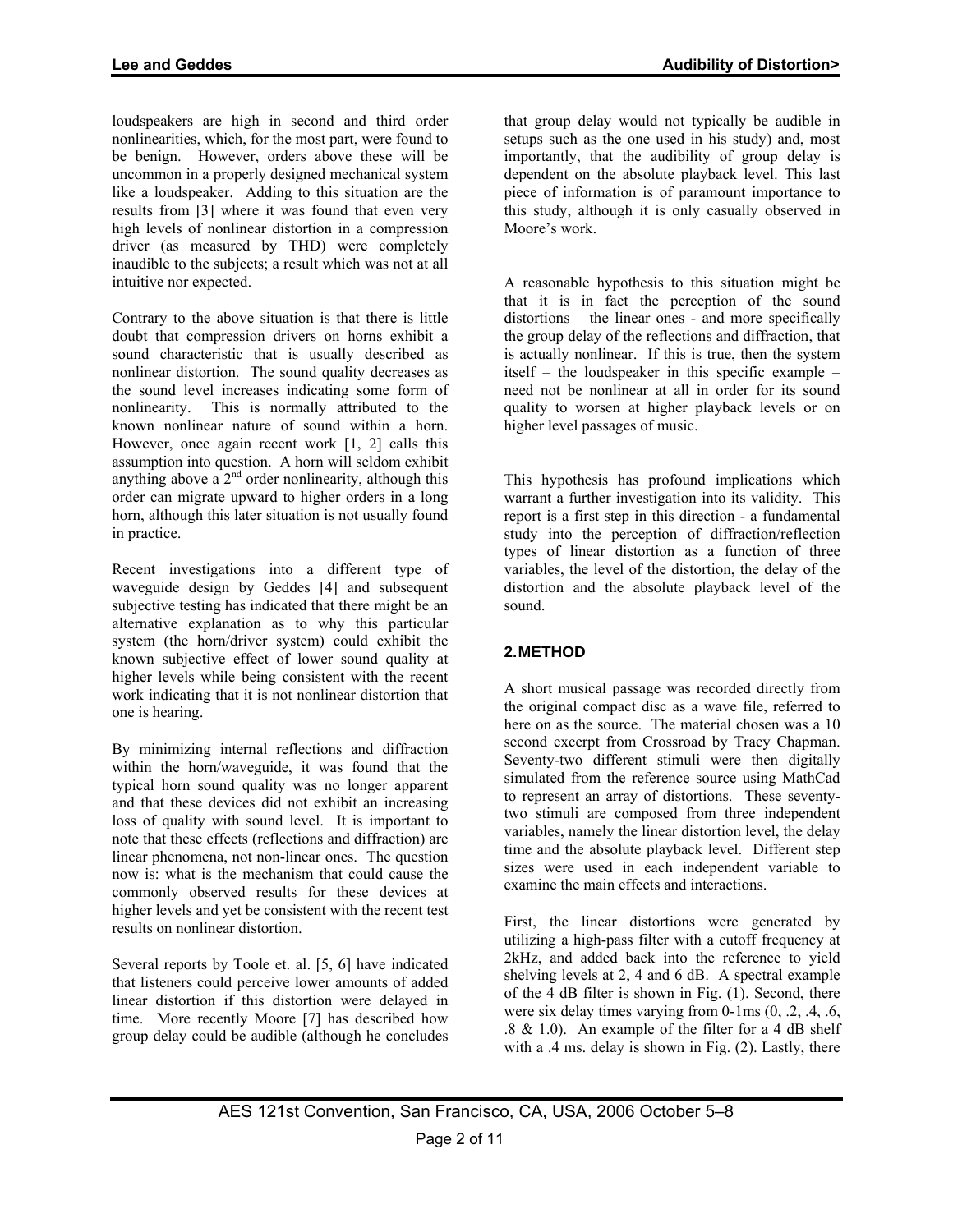were four playback levels (71, 74, 77 and 80 dB SPL). In total, a matrix of 72 stimuli  $(3 \times 6 \times 4)$  was generated. In addition, four reference stimuli (unmodified files) were used to track the subjects' ability to distinguish true modifications from nonexistent ones. Hence, each trial consisted of a total of 76 stimuli. All stimuli were normalized based on their overall rms level to the correct playback level for those stimuli. In other words, it is one of the four playback levels. The playback level was calibrated using a noise signal at the maximum rms level through the insert headphones and into a Zwislocki coupler, and measured by a B&K Sound Level Meter. The volume setting on the playback equipment was adjusted to set this level at 80 dB SPL. Thus the level for these tests was the absolute SPL level in the ear canal. This makes these levels significantly louder when compared to a normal room SPL level measurement.

In total thirty-four listeners with normal hearing sensitivity participated in this study. Each listener was instructed to compare each of the 76 stimuli with a reference stimulus that had an equivalent rms level. Each listener rated the audibility of the differences between the test stimulus and the reference on a 10 point likert scale. The 76 stimuli were randomly presented within a trial, and each listener completed three trials. Listeners were paid for their participation.

The stimuli were presented via the Etymotic ER-4 MicroPro insert earphones. These earphones are designed to give the most accurate response with normal commercial recordings. They were chosen for their low distortion, natural sound character and common usage in acoustical subjective testing.

## **3. RESULT**

A 3x6x4 GLM repeated measures analysis was administered. The results indicated significant main effects for all three factors - linear distortion level  $(p \le 0.001)$ , delay time  $(p = 0.03)$  and playback level  $(p < .001)$ . Interaction effects were observed with linear distortion level and delay (p=.005) and distortion with playback level ( $p = .04$ ).

Fig. (3) displays the results of the main effect playback level at the various delay times for a 2 dB linear distortion level. The heavy line is the mean value across the delays for a given playback level.

Based on an assessment of the data for the reference stimuli compared to itself, a threshold of reliable detection for this group of subjects is estimated to be about .2. For ratings below this level, the average subject could well be guessing. With this assumption it can be noted that the 2 dB linear distortion level was probably not reliably detected by the subjects. This implied that some listeners could do this task, but not all.

Fig(4) shows the same variables as Fig.(3) but for a linear distortion level of 4 dB. The results are both reliable and significant. A clear effect of increasing audibility with both playback level and delay is evident

Fig. $(5)$  shows the data for a 6 dB linear distortion level. The same trend is evident as in Fig.(4), but at a higher rating level showing that the 6 dB linear distortion level was more audible than the 4 dB level.

Fig. $(6)$  shows the data for a 4 dB linear distortion level, although the ratings are shown versus delay time with playback level as a parameter. This is the same data as shown in Fig.(4), but plotted differently.

Fig. $(7)$  is the same data as Fig. $(5)$  except that the data is shown with delay time as the X-axis.

# **4.CONCLUSION**

The results of this study indicated that within the constraints of this simple study that the perception of linear distortion is dependent on the level and the delay time of the linear distortion and the playback level. The first two main effects were known as indicated in the background discussion.. However, while it may seem intuitively obvious, the significant increase in the audibility of linear distortion has not been shown before. Further, that this audibility of linear distortion increase with both playback level and with delay time is extremely important.

These results mean that a subjective impression obtained where playback level was not controlled is of questionable validity.

The combined effects of playback level and delay have strong implications to the perceived perception of nonlinear distortion. It is not possible to say, without complicated objective tests, if what is being perceived is a nonlinearity in the system or a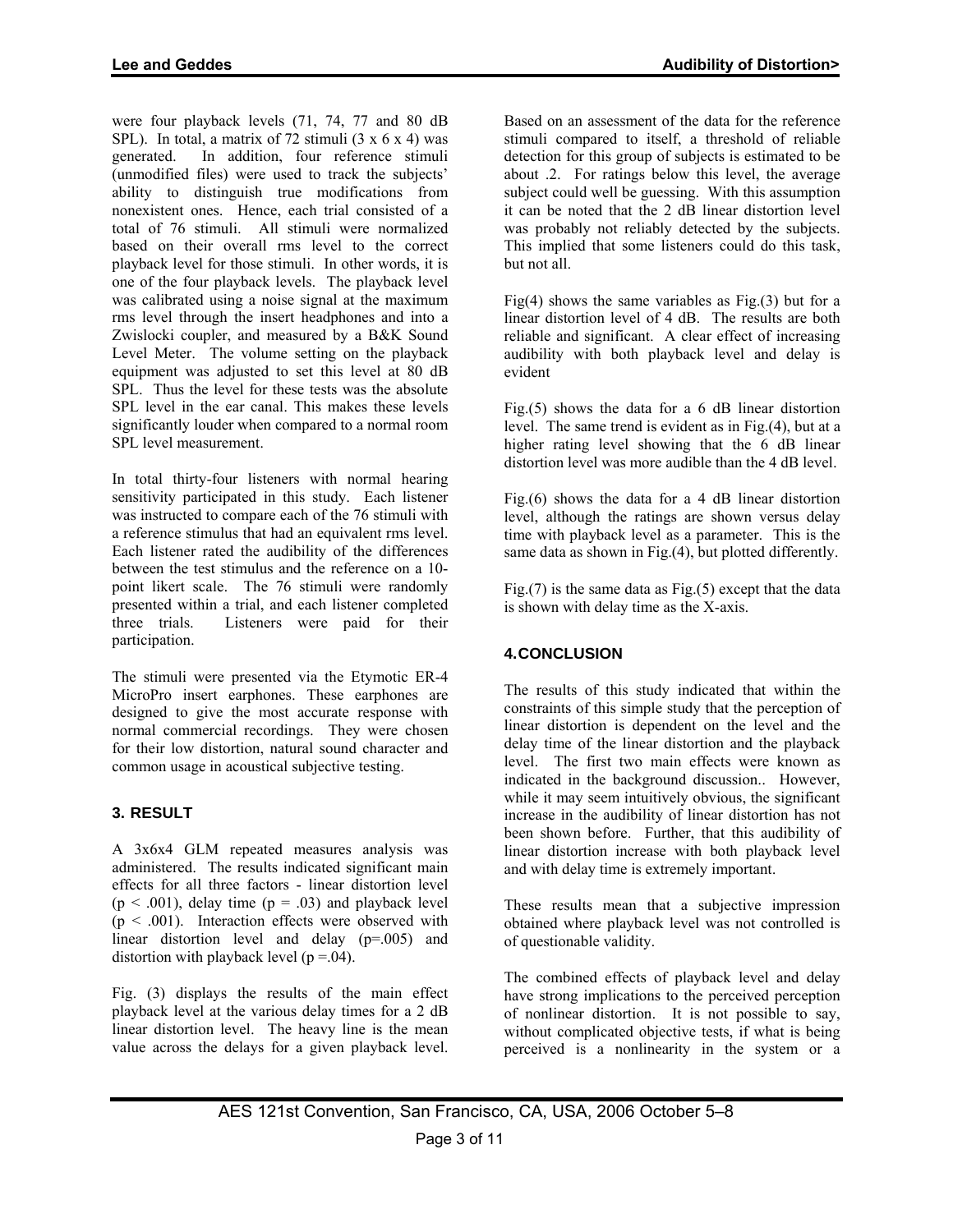nonlinearity in the subjective perception as described in this paper. This has profound implications to the subjective evaluation of nonlinear distortion in audio systems most particularly loudspeakers where the delay factor can be quite strong.

Time delayed resonances, nearby cabinet reflections and edge diffraction, waves in horns; all have delay times on the same order as this study. A loudspeaker that is evaluated at 70–80 dB (SPL) may have a very different perception at 90-100 dB even if it is completely linear.

A THD distortion curve will not reveal this effect, nor will a frequency response graph. A careful look at the impulse response might yield the best insight, however this has not been quantified. Methods for measuring the nonlinear effects of our subjective perception are currently under investigation.

Another point is that the usefulness of a loudspeaker for audio playback can have a sound power output limit that is independent of its electrical power handling or its nonlinear distortion characteristics. Loudspeaker evaluations that take place at a fixed level, are seriously inadequate at revealing the true quality of these systems.

## **5.REFERENCES**

[1] E.R. Geddes and L.W. Lee, "Auditory Perception of Nonlinear Distortion-Theory," Paper presented at the Audio Engineering Society 115<sup>th</sup> Convention - Paper 5890 (2005, Oct.)

[2] L.W. Lee and E.R. Geddes, "Auditory Perception of Nonlinear Distortion," Paper presented at the Audio Engineering Society  $115<sup>th</sup>$  Convention -Paper 5891 (2005, Oct.)

[3] E.R. Geddes, L.W. Lee and R. Magalotti, "Subjective Testing of Compression Drivers," J. Audio Eng. Soc., vol. 53, pp. 1152-1157 (2005 Dec.).

[4] Geddes, E.R. and L.W. Lee, Audio Transducers, GedLee Publishing, Novi, MI 2002.

[5] F.E. Toole and S.E. Olive, "The Modification of Timbre by Resonances: Perception and Measurement," J. Audio Eng. Soc., vol. 36, pp 122- 142 (1988 Mar.).

[6] S.E. Olive and F.E. Toole, "The Detection of Reflections in Typical Rooms," J. Audio Eng. Soc., vol. 37, pp. 539-533 (1989 July/Aug.).

[7] B.R. Glasberg and B.C.J. Moore, "Development" and Evaluation of a Model for Predicting the Audibility of Time-Varying Sounds in the Presence of Background Sounds," J. Audio Eng. Soc., vol. 53, pp. 906-918 (2005 Oct.).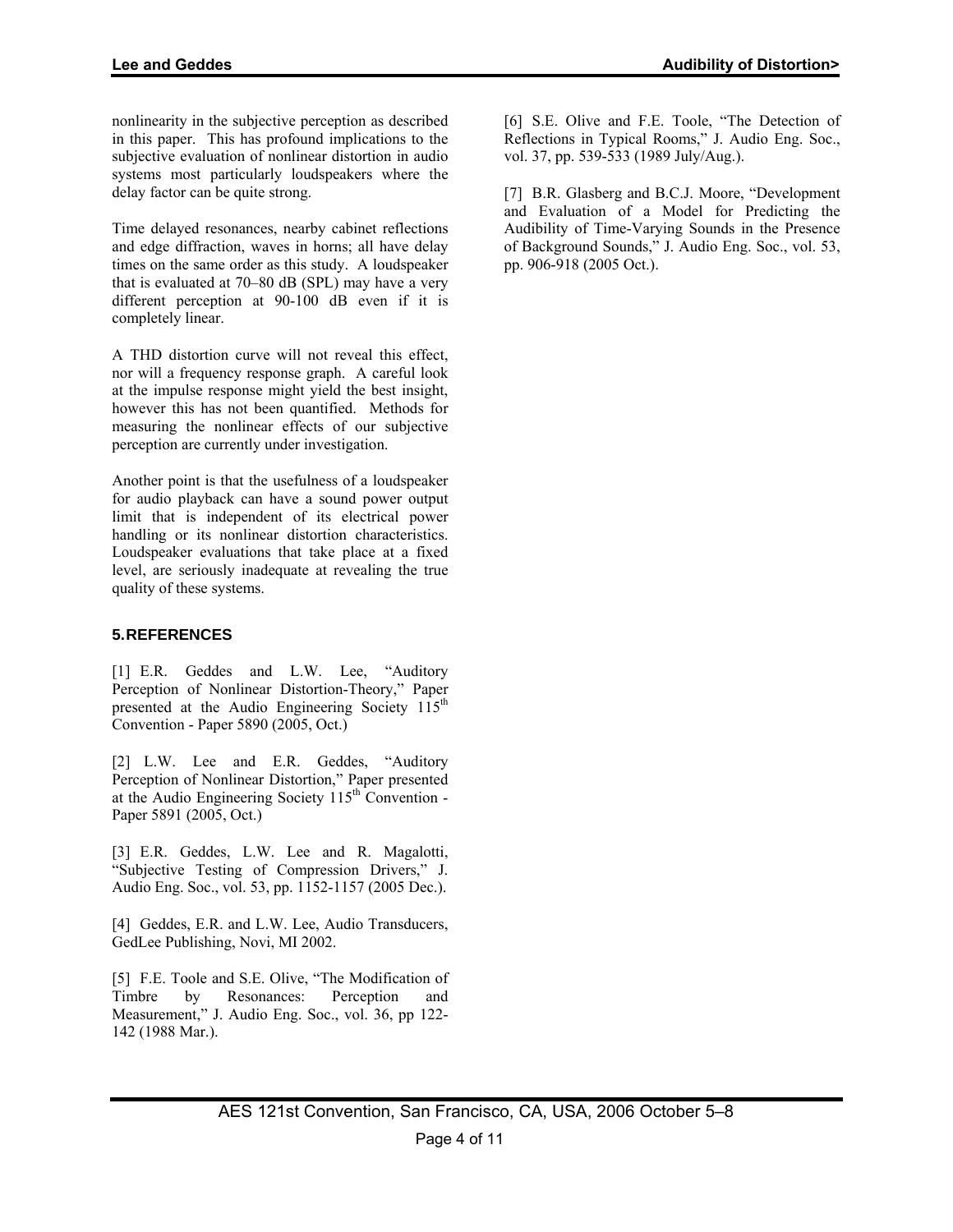

**Figure 1 - Filter response for zero delay + 4 dB stimulus**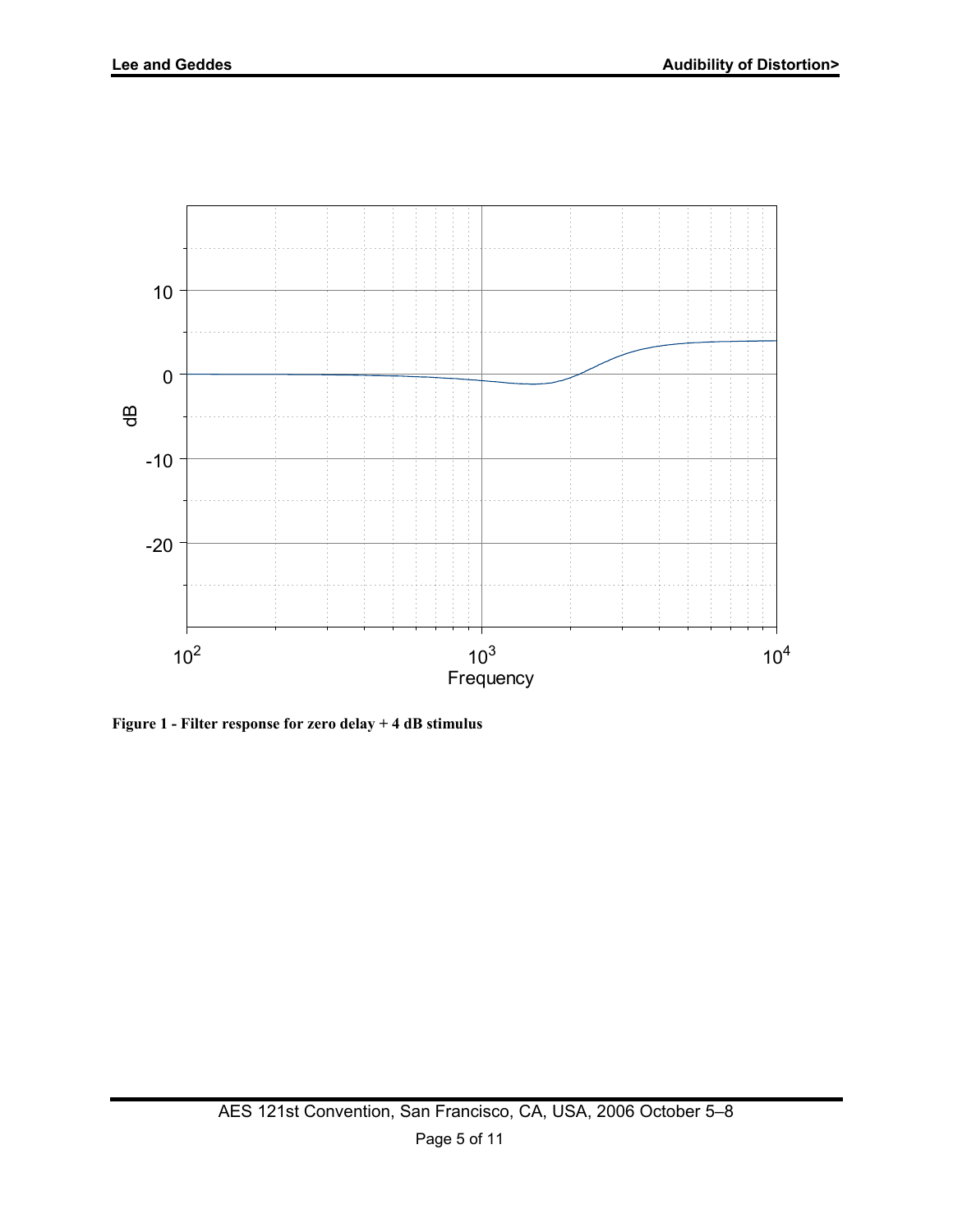

**Figure 2 - Filter response for delay = .6 ms, + 4 dB stimulus.**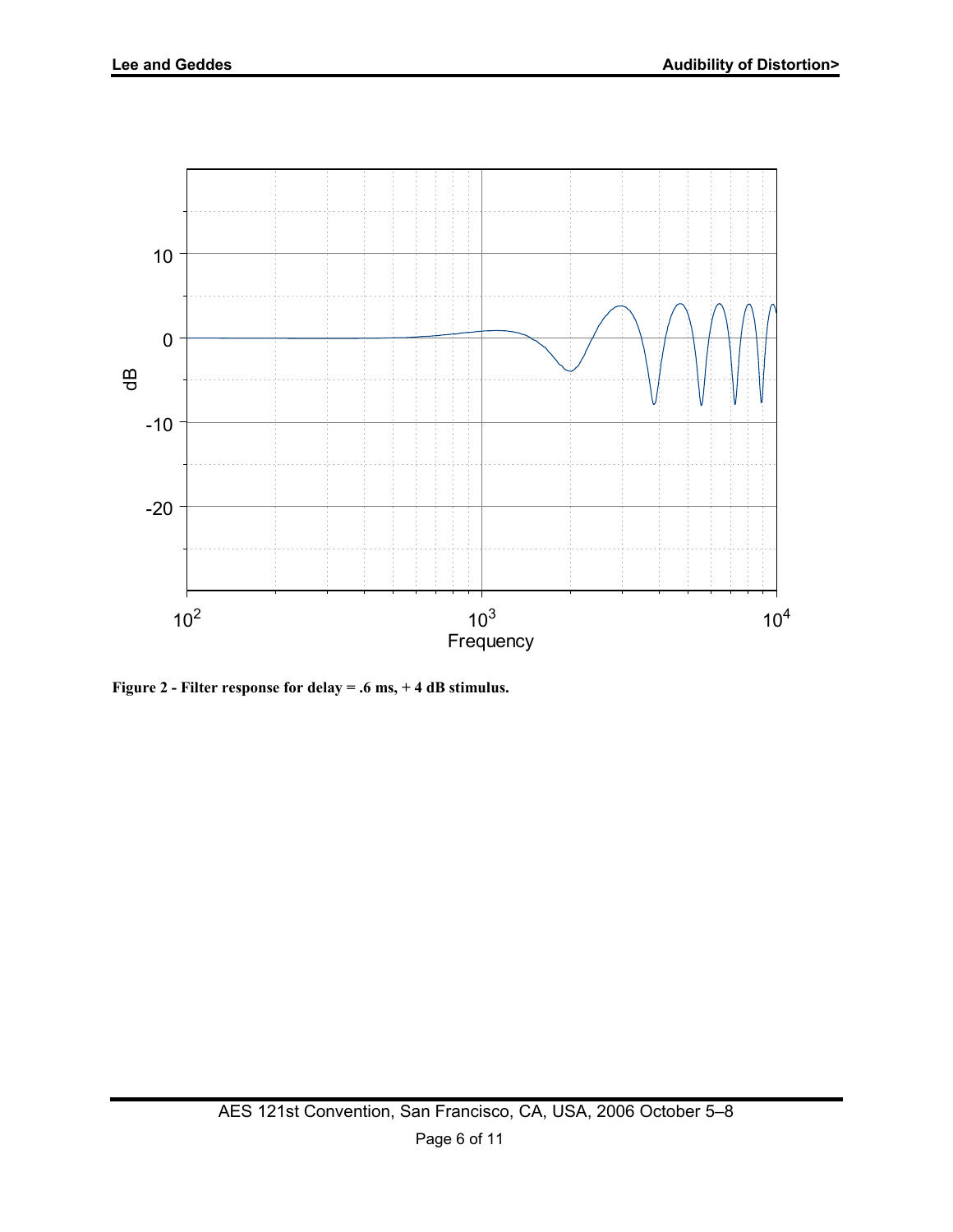

**Figure 3 – Ratings versus playback level for +2 dB linear distortion with delay as a parameter. These data are not significant.**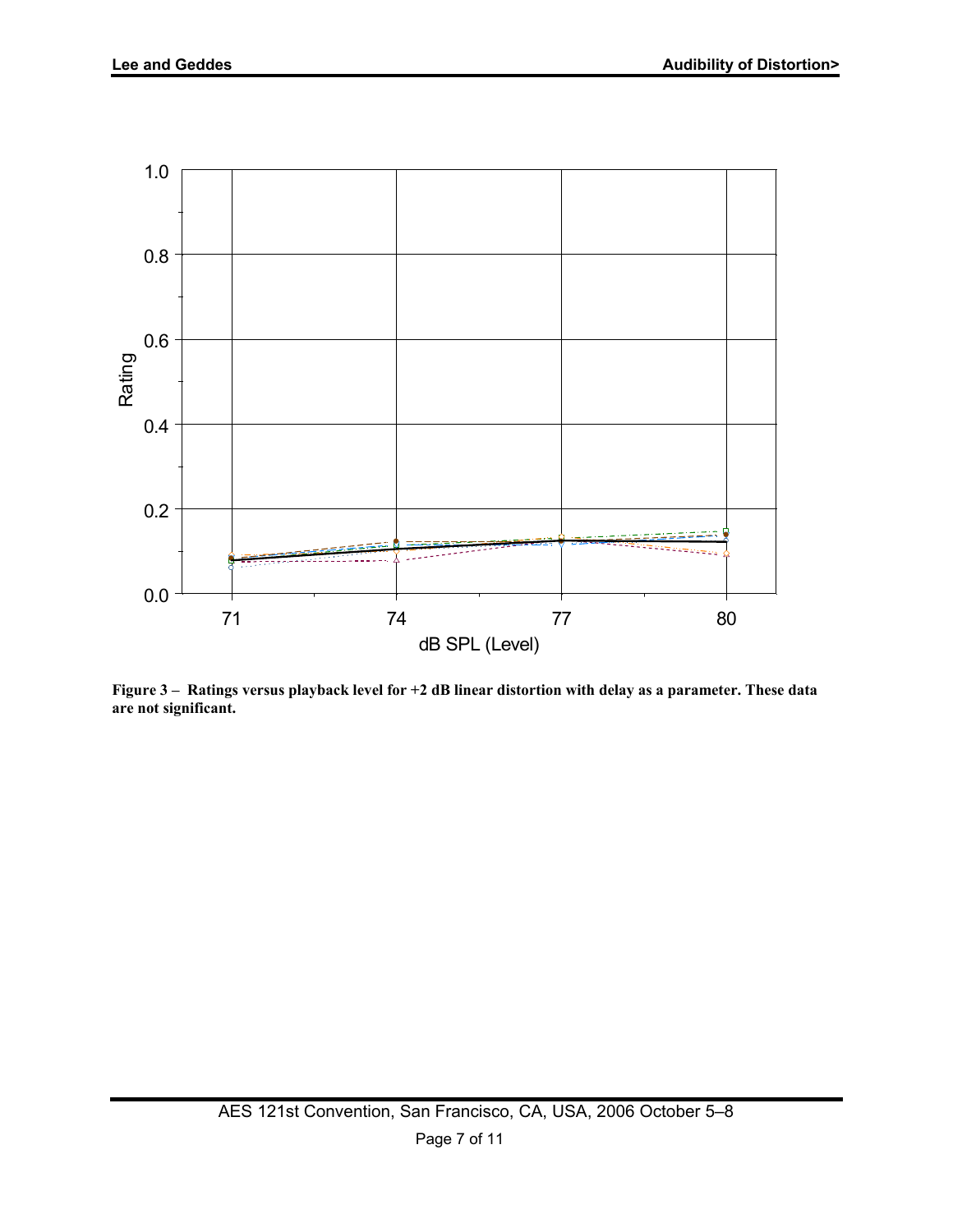

**Figure 4 - Ratings versus playback level for +4 dB linear distortion with delay as a parameter. These data are significant at .05.**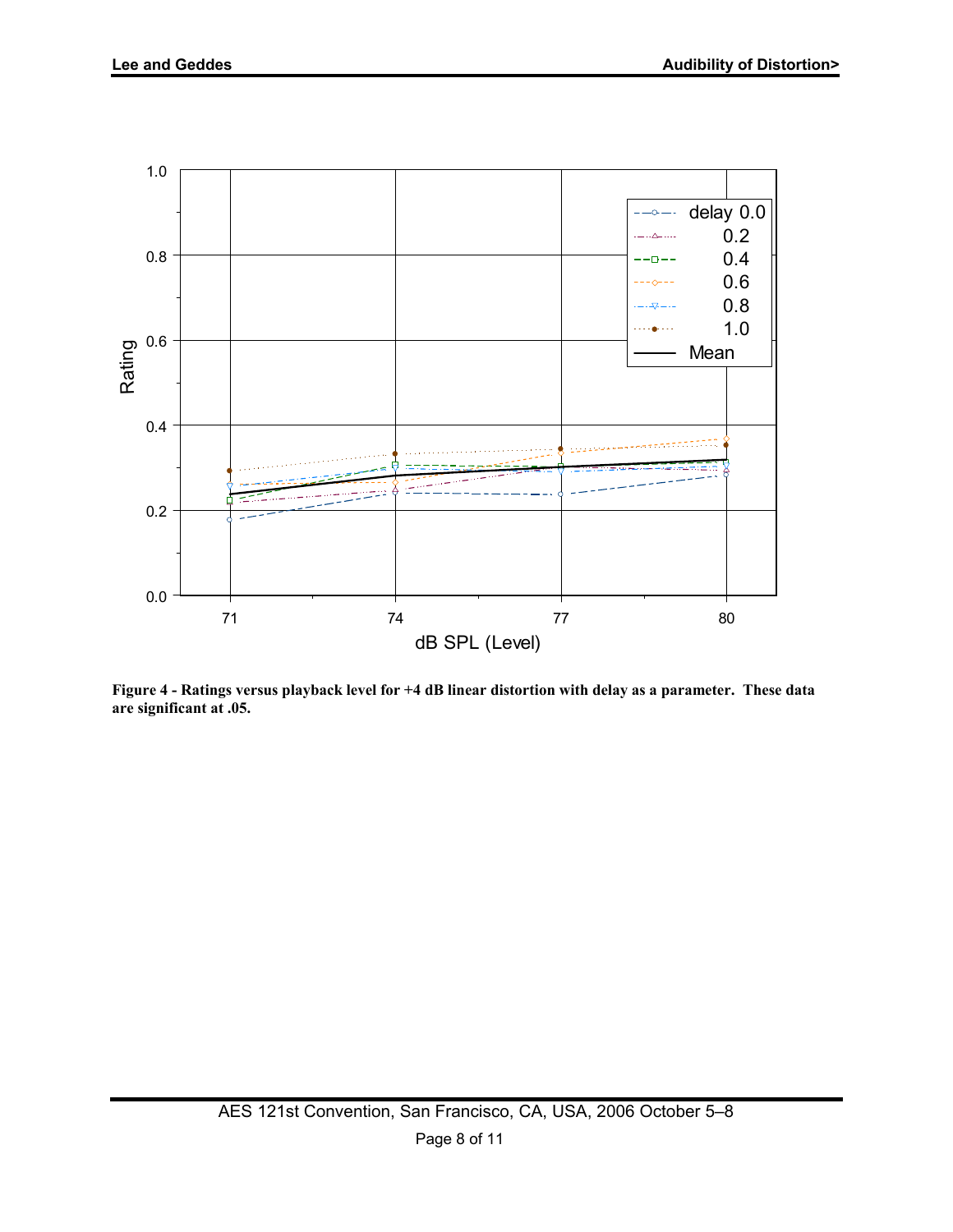

**Figure 5 - Ratings versus playback level for +6 dB linear distortion with delay as a parameter. These ratings are significant at .005.**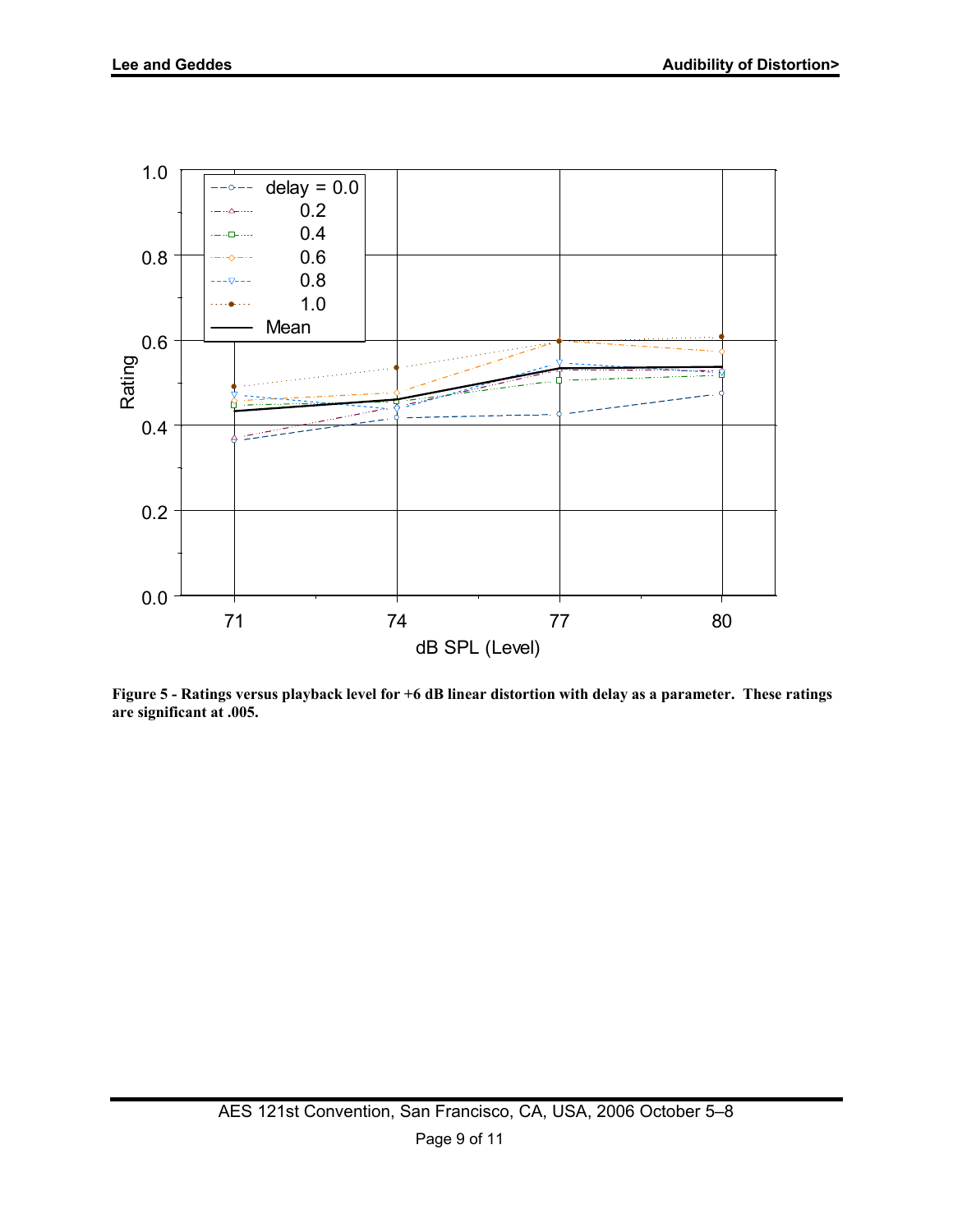

**Figure 6 - Ratings versus delay for +4 dB linear distortion with playback level as a parameter.**